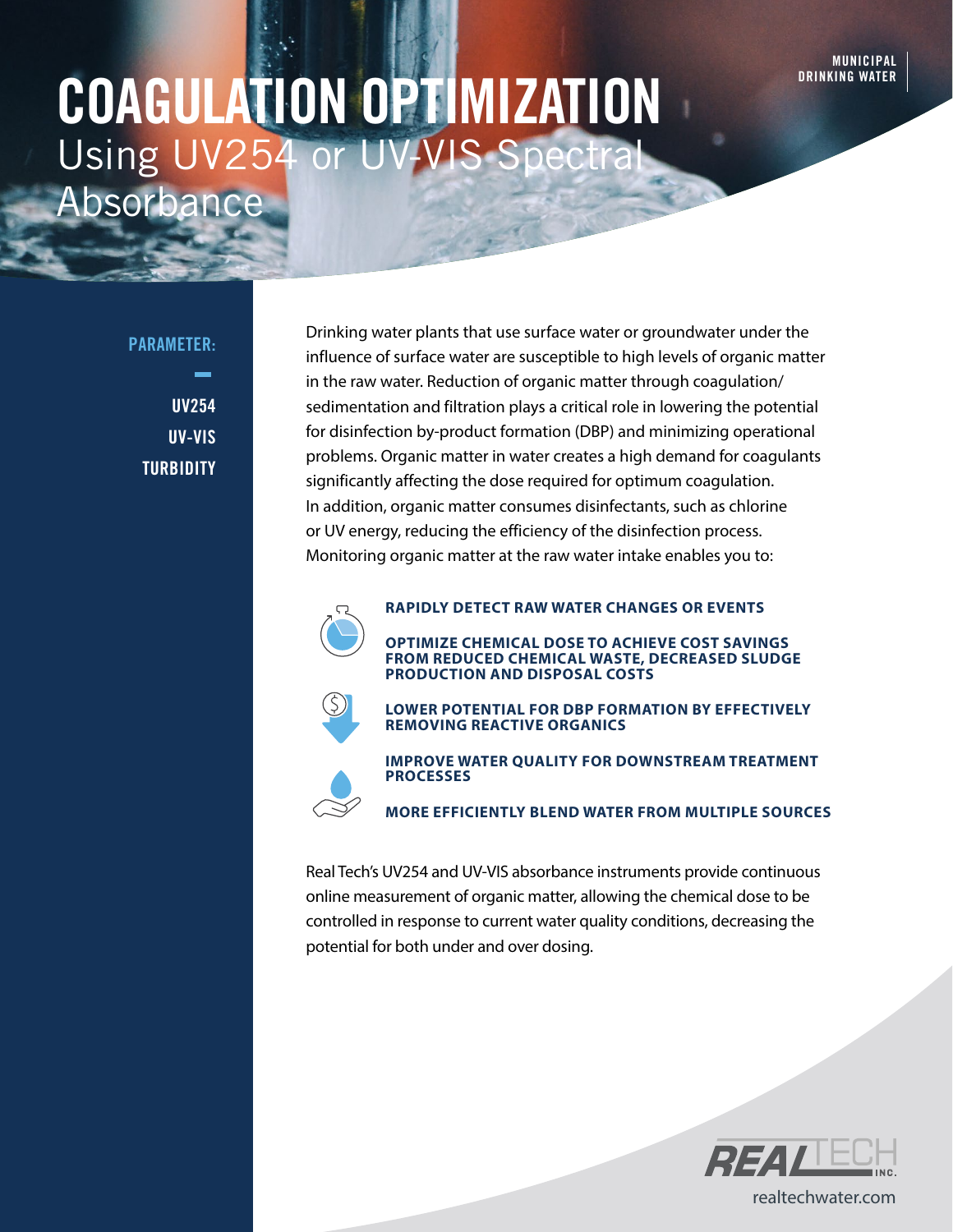

### Raw Water Variation

Seasonal variations, heavy rainfall, or accidental contamination events can change the raw water quality in ways that are hard to predict (Figure 1). Online sensors that continuously monitor water quality are a plant operator's best tools to determine the required coagulant dose of the plant based on the changes in raw water quality in real time.



Figure 1: UV254 absorbance in raw water sources can vary quite significantly over the course of a few days.

The benefits of optimizing the coagulation/flocculation process is multi-faceted:

- 1) coagulant chemical costs are reduced
- 2) sludge quality is improved while costs associated with sludge disposal are reduced
- 3) filter run times are extended (i.e., run-time between backwashes is longer)
- 4) background demand for disinfectants is reduced
- 5) optimized removal of natural organic matter (NOM) decreases the risk of exceeding disinfection by-product (DBP) limits in the treated water.

#### Important Water Quality Parameters for Optimizing Coagulation Dose

Many water quality parameters provide information relevant to coagulation including pH, temperature, turbidity, UV254, ultraviolet and visible (UV-VIS) absorbance, colour, total organic carbon (TOC), alkalinity and surface charge/zeta potential. However, the success criteria are usually based on removal of turbidity as standards for conventional treatment plants require turbidity to be less than or equal to 0.3 NTU in 95 percent of measurement. Therefore, turbidity is monitored continuously in many plants and often utilized for coagulation process control purposes.

Nonetheless, plants can benefit from monitoring organic matter in addition to turbidity for optimal coagulant dose control as in many cases organics contribute more to the total negative charge and create a larger demand for coagulants than particles (turbidity). This is especially true for raw water sources with a high specific ultraviolet absorbance (SUVA). SUVA provides an indication of NOM character and coagulation effectiveness for removal of organic matter. A SUVA greater than 2 indicates coagulant dosing is controlled by NOM rather than turbidity, and hence is applicable to the majority of water sources.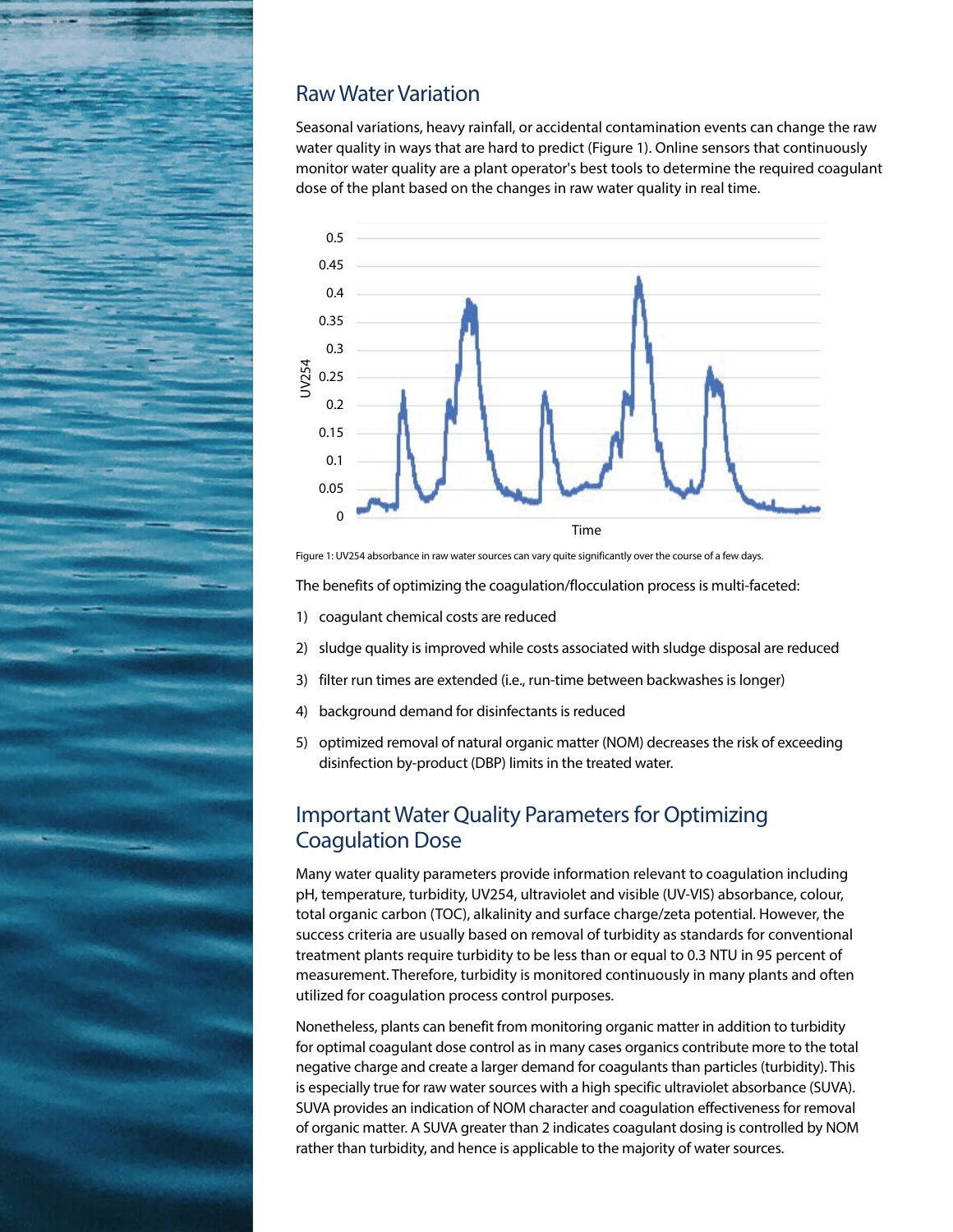

# UV254 and UV-VIS Absorbance for Organics Monitoring

Since NOM consists of various organic compounds and cannot be measured directly, technologies such as UV254 or TOC instruments are used for rapid or real-time measurement of organic matter. For coagulation optimization, UV254 is often a better parameter of choice over TOC.

UV254 provides an indication of the concentration of organic matter, specifically those that contain aromatic rings or unsaturated bonds (double and triple) in their molecular structures. Many organic compounds occurring naturally in the environment, such as humic substances, are aromatic and exist in high concentrations in surface water. These compounds are known to be a major precursor of DBP formation. Therefore, UV254 provides one of the best indications of a water's potential to form DBPs upon chlorine addition and should be monitored throughout the treatment process to ensure organics are removed. UV254 instruments also have the added benefits of lower capital and operating costs and greater ease of use over more complex TOC instruments.

In addition to monitoring absorbance at 254 nm, spectral information on absorbance values measured at several UV and visible wavelengths can be used to further support coagulation optimization. The benefits of UV-VIS monitoring stem from the fact that DBP formation depends on the reactivity of the organics present as well as the total amount of organic matter present. Using proprietary algorithms, manufacturers like Real Tech can characterize the NOM and provide information for a comprehensive control strategy to optimize coagulant dosing while minimizing the DBP formation potential.

# Where to Monitor Organic Matter

Organics monitoring via UV254 or UV-VIS is of interest both before and after coagulation (Figure 2), and can be used to control and optimize the coagulation process by two mechanisms:

- 1. Feed-forward control based on raw water quality (at source water intake or just before coagulation)
- 2. Feedback control based on treated water quality (after sedimentation, or alternatively after filtration or before disinfection)



Figure 2: Locations of interest for ultraviolet absorbance (UVA) monitoring in a drinking water treatment plant.

It is important to note that there is significant time lag between dosing and the separation processes, sedimentation, and filtration. This time lag can be in the order of hours for sedimentation. Therefore, when possible, the feedforward control option should be preferred. In a feed-forward control system, the coagulant dose calculation is not affected by time lag, fluctuations in the flocculation process or coagulant mixing efficiency factors. The raw water quality parameters are the only variables that affect the coagulant dose calculation, and hence the response to changes in these parameters is immediate. This also results in more stable coagulant dosing.